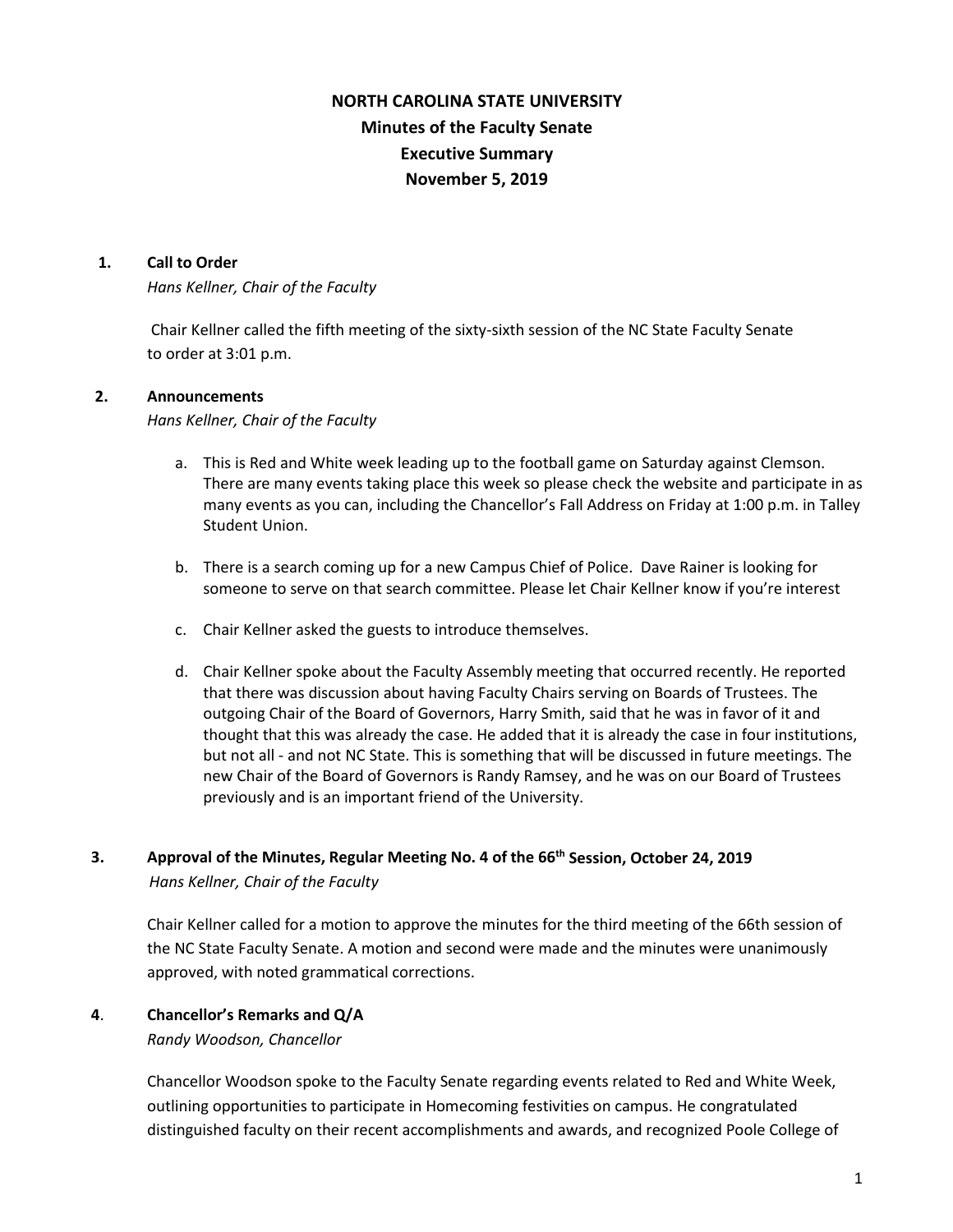Management on a recent designation for outstanding teaching in the area of business ethics and sustainable business practices. Chancellor Woodson brought news of a very generous gift from the GlaxoSmithKline Foundation and the impact this funding will have on the Community College Collaborative project at the University.

# **5. Provost's Remarks and Q/A**

*Warwick Arden, Executive Vice Chancellor and Provost* 

Provost Arden brought news and announcements from his office, including current personnel searches and updates, campus events and activities, updates on the status of the planning process for the strategic plan, and the five-year SACS report due in Spring of 2020.

## **6. Senate Discussion – Strategic Plan**

*Carolyn Bird, Immediate Past Chair of the Faculty*

Immediate Past Chair Bird led the Senate in a discussion regarding aspects of the University's next strategic plan.

## **7***.* **Remarks - Enrollment Update**

*Louis Hunt, Senior Vice Provost, Enrollment Management and Services* 

Dr. Hunt presented information to the Faculty Senate regarding current and future enrollment trends and challenges at NC State University.

## **8. Issues of concern**

 Faculty Issues of Concern can be submitted at any time to a Senator, the Chair of the Faculty, or to Faculty\_Senate@ncsu.edu

## **9. Adjourn**

Meeting was adjourned at 4:45 p.m.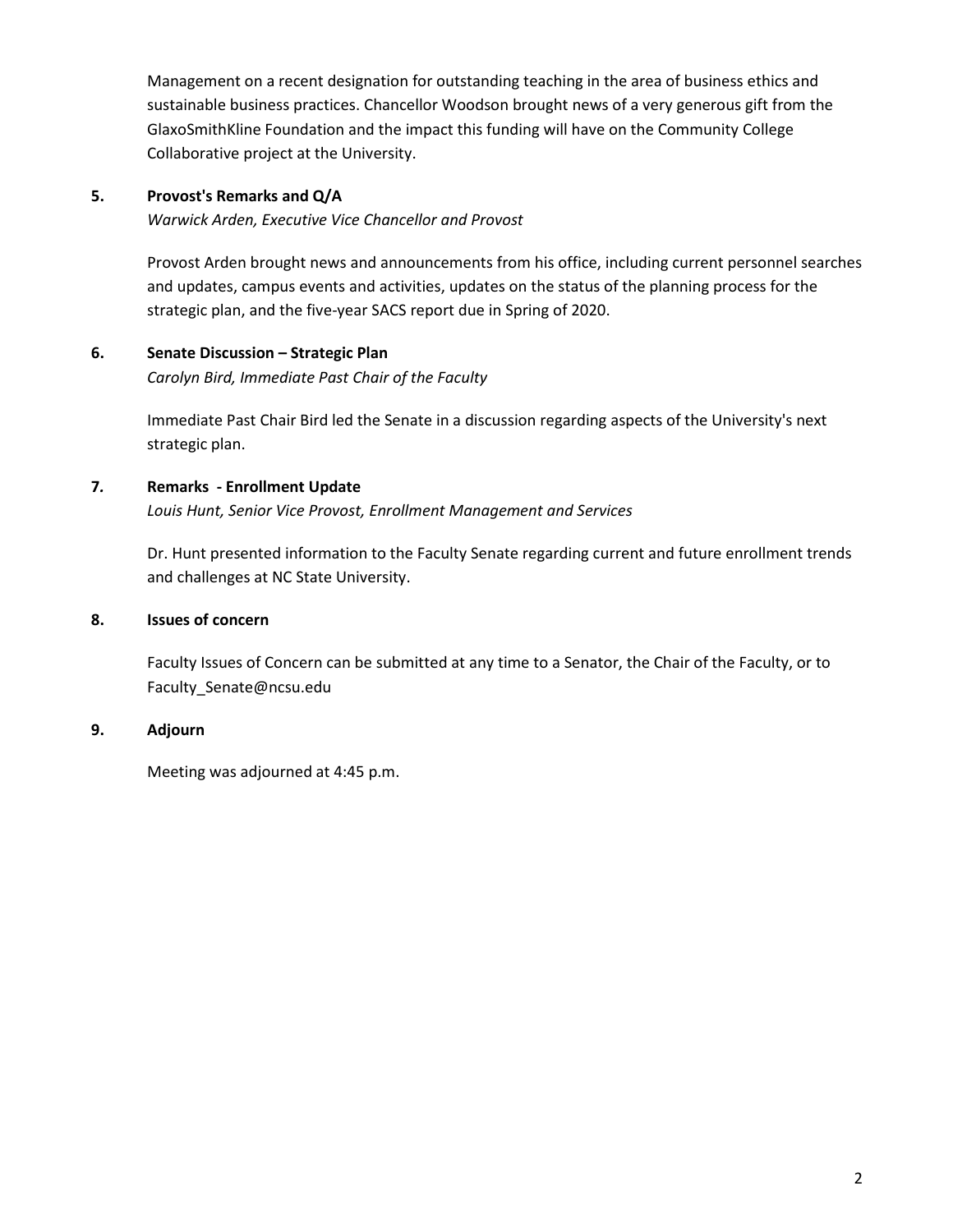# **NORTH CAROLINA STATE UNIVERSITY Minutes of the Faculty Senate November 5, 2019 3:00 p.m.**

| <b>Regular Meeting No. 5 of the 66th Session</b> | <b>Faculty Senate Chambers</b> |  |
|--------------------------------------------------|--------------------------------|--|
|                                                  |                                |  |

**Regular 5, 2019** 

**Present:** Chair Kellner, Immediate Past Chair Bird, Parliamentarian Funkhouser, Provost Arden; Senators Ashwell, Aspnes, Bernhard, Berry-James, Boyer, Carver, Collins, Cooke, Darhower, Feducia, Fitzpatrick, Flinchum, Havner, Isik, Jacob, Jordan, Kotek, Kuzma, Kuznetsov, Little, Liu, Lubischer, Lunardi, McGowan, Monek, Murty, Pinkins, Vincent, Williams

**Excused:** Associate Chair Sannes, Senators Bass-Freeman, Carrier, Kirby, Nelson, Rever

#### **Absent**: Senators Barrie, Parker, Thakur

**Guests:** Roy Baroff, Faculty and Staff Ombuds; Courtney Thornton, Associate Vice Provost for Academic Personnel and Policy; Katharine Stewart, Vice Provost for Faculty Affairs, Randy Woodson, Chancellor, NC State University; Marc Hoit, Vice Chancellor, OIT; Boo Corrigan, Director of Athletics; D. Simpson, Student Senate Representative; Marie Williams, Vice Chancellor for Human Resources; Kelly Wick, Director, Special Projects and Planning, Provost's Office; Louis Hunt, Senior Vice Provost, Enrollment Management and Services

### **1. Call to Order**

*Hans Kellner, Chair of the Faculty*

Chair Kellner called the fifth meeting of the sixty-sixth session of the NC State Faculty Senate to order at 3:02 p.m.

#### **2. Announcements**

*Hans Kellner, Chair of the Faculty*

*See the back of the agenda each week for committee activity and announcements.*

- a. This is Red and White week leading up to the football game on Saturday against Clemson. There are many events taking place this week so please check the website and participate in as many events as you can, including the Chancellor's Fall Address on Friday at 1:00 p.m. in Talley Student Union.
- b. There is a search coming up for a new Campus Chief of Police. Dave Rainer is looking for someone to serve on that search committee. Please let Chair Kellner know if you're interested.
- c. Chair Kellner asked the guests to introduce themselves.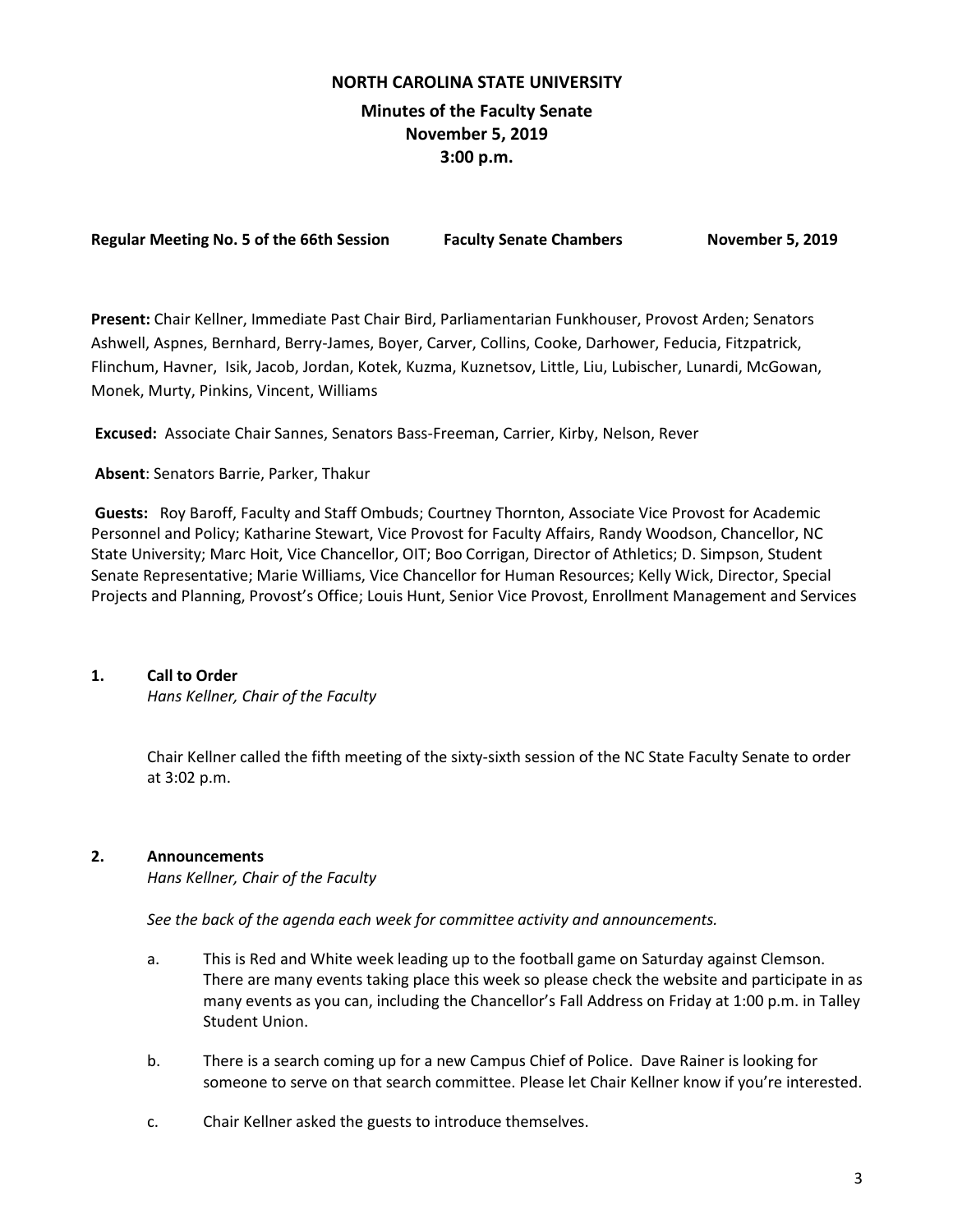d. Chair Kellner spoke about the Faculty Assembly meeting that occurred recently. He reported that there was discussion about having Faculty Chairs serving on Boards of Trustees. The outgoing Chair of the Board of Governors, Harry Smith, said that he was in favor of it and thought that this was already the case. He added that it is already the case in four institutions, but not all - and not NC State. This is something that will be discussed in future meetings. The new Chair of the Board of Governors is Randy Ramsey, and he was on our Board of Trustees previously and is an important friend of the University.

# **3. Approval of the Minutes, Regular Meeting No. 4 of the 66th Session, October 24, 2019** *Hans Kellner, Chair of the Faculty (representing Phil Sannes, Associate Chair of the Faculty)*

Chair of the Faculty, Hans Kellner, called for a motion to approve the minutes for the fourth meeting of the 66th session of the NC State Faculty Senate. A motion and second were made and the minutes were unanimously approved, with noted grammatical corrections.

# 4. **Chancellor's Remarks and Q/A**

*Randy Woodson, Chancellor*

Chancellor Woodson brought greetings to the Faculty Senate, reminding them that this is Red and White Week. He highlighted events such as "Wear Red, Get Fed," which features free food for wearing red, taking place on Stafford Commons at noon each day of Red and White Week.

Chancellor Woodson spoke about the Donna Shalala event that was recently held on campus and provided background information regarding her career and numerous contributions in the higher education arena.

Chancellor Woodson then spoke regarding some "bragging points" on campus, which included news about Poole College of Management. "The *Financial Times* recently did their usual public flogging of business schools. In their public flogging, they identified schools that were doing an exceptional job of teaching ethics and sustainable business practices. They highlighted NC State for what is called our 'B Court Clinic'. I'm told it is an experiential hands-on learning environment for students that helps them work with people in corporations to learn about ethical business practices." He added that it is great to see NC State singled out.

Chancellor Woodson reported that in regard to the College of Design, recently a distinguished graduate of the College of Design, Steve Schuster, passed away. There was a memorial service for him and Chancellor Woodson noted that his fingerprints are widespread in Raleigh, including the new train station, Union Station. "He was recently awarded, before his death, the Legacy Award, to honor all of his work as an architect who specialized in public projects. He was a beloved member of our community that unfortunately passed away all too early."

Chancellor Woodson reported that recently we celebrated a \$1 million gift from the GlaxoSmithKline Foundation. "I think you all know, and we have debated this, about the Community College transfers to our university. We have debated the value of it; are they prepared, are they not prepared, will they graduate on time. I can tell you that I feel strongly that as a public land-grant university, we've got to do everything we can to give citizens of this state a pathway to get here if that is their dream. It is very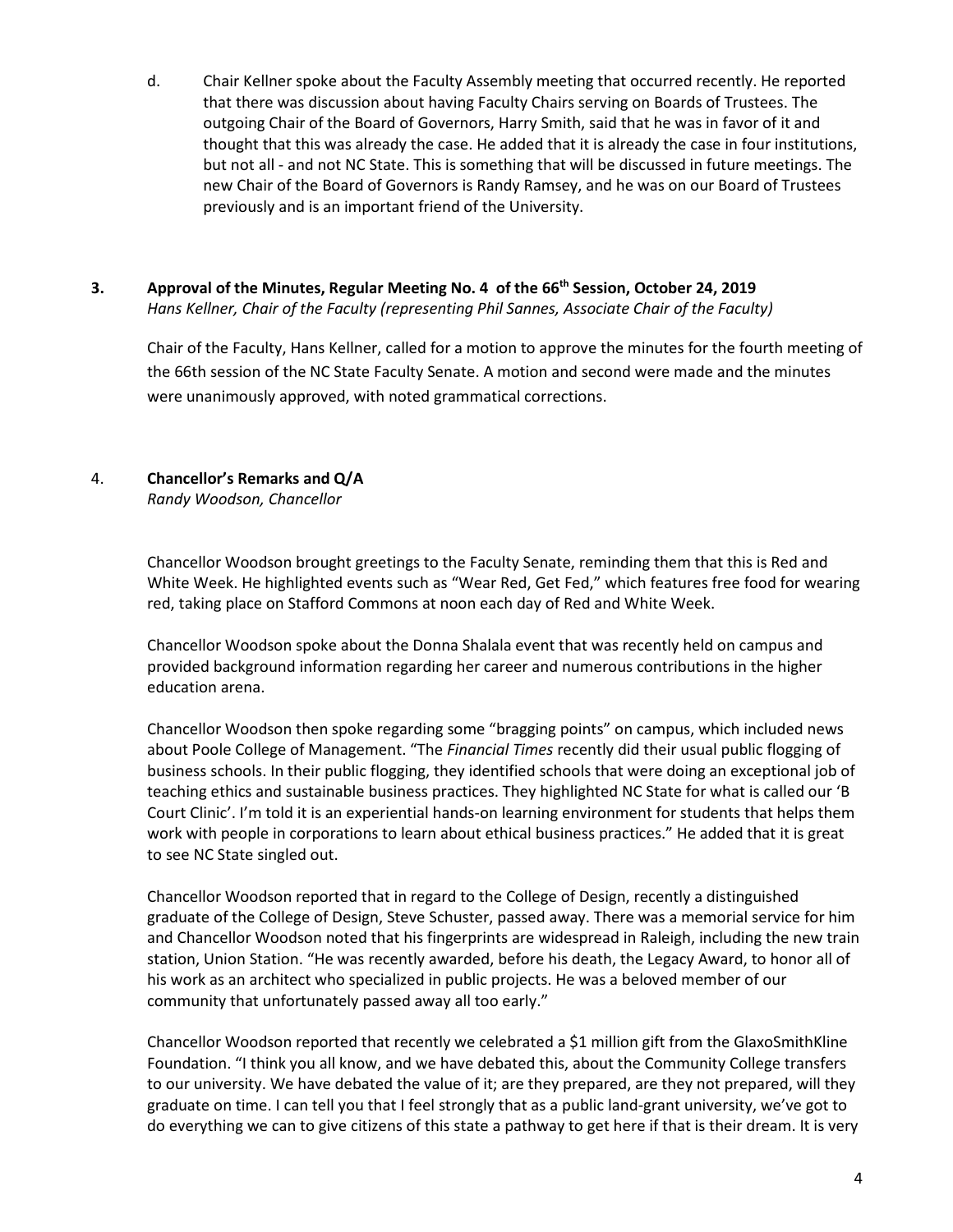difficult, as you all know, for that to happen as a freshman, because of the competition. So Community Colleges offer the citizens of the state a tremendous opportunity to bring their education, and in some cases, to end their education with an Associates Degree and a job waiting for them. But for those who use it as a pathway to get to a university, we need to do everything we can to help them."

He added, "One of the ways that we can do that and ensure that when they get here they're prepared, is to engage with them from the beginning, at the Community College. That's what the C3 Project is about - Community College Collaborative. It is a very expensive proposition because you've got to put advisers into the Community Colleges and help them understand our expectations and help them take the kind of courses that will help them be prepared to transfer to NC State. So we have started this with eight Community Colleges, without a grant. We got the grant to expand it to ten to support." He added that Louis Hunt has been one of the intellectual leaders of this initiative and he thanked him for this leadership, as well as expressed thanks to the GlaxoSmithKline Foundation. "It's not a large number of students, about 150 students per year, but we want to make sure that those 150 students realize their dream of getting to NC State, and when they get here, they're prepared and they're prepared to graduate on time."

#### **Questions**

None

#### **5. Provost's Remarks and Q/A**

*Warwick Arden, Executive Vice Chancellor and Provost* 

Provost Arden brought greetings to the Faculty Senate. He brought the following announcements:

The search for the Dean of the College of Natural Resources is now open. The Chair of that search committee is Dean of the College of Veterinary Medicine, Paul Lunn, and the nomination committee meeting was held on October  $7<sup>th</sup>$ . Finalist candidates will be brought to campus in late February or early March of 2020. If more information is needed, please see: ncsu.edu/natural-resources-search

The search for the position of Vice Chancellor and Dean for the Division of Academic and Student Affairs will start later this fall. The nomination committee will be chaired by Dr. Louis Hunt, and the committee members will be announced within the next few days.

Vickie Pennington, the primary financial officer in the Provost's office, is retiring at the end of the year, after working 30 years for the university and 23 years in the office of the Provost. The Provost has named Mr. Adrian Day, who is currently the Senior Director for Fiscal Affairs for the Office of Research and Innovation. He will begin work next week and the Provost is looking forward to having him on board. He stated that Vickie has truly done an outstanding job and encouraged those that wish to, to please reach out to congratulate her.

Dr. Katharine Stewart will present her comprehensive five-year leadership review on Wednesday, December 4th at 1:30 p.m. in Talley Student Union in the Mountains Ballroom.

Regarding the Strategic Plan, the themes that came out of the leadership kickoff retreat that happened in September will be used to create eight task forces on different topics, each of which will have about 15-20 people from across the university. The scope of the task forces will be reviewed by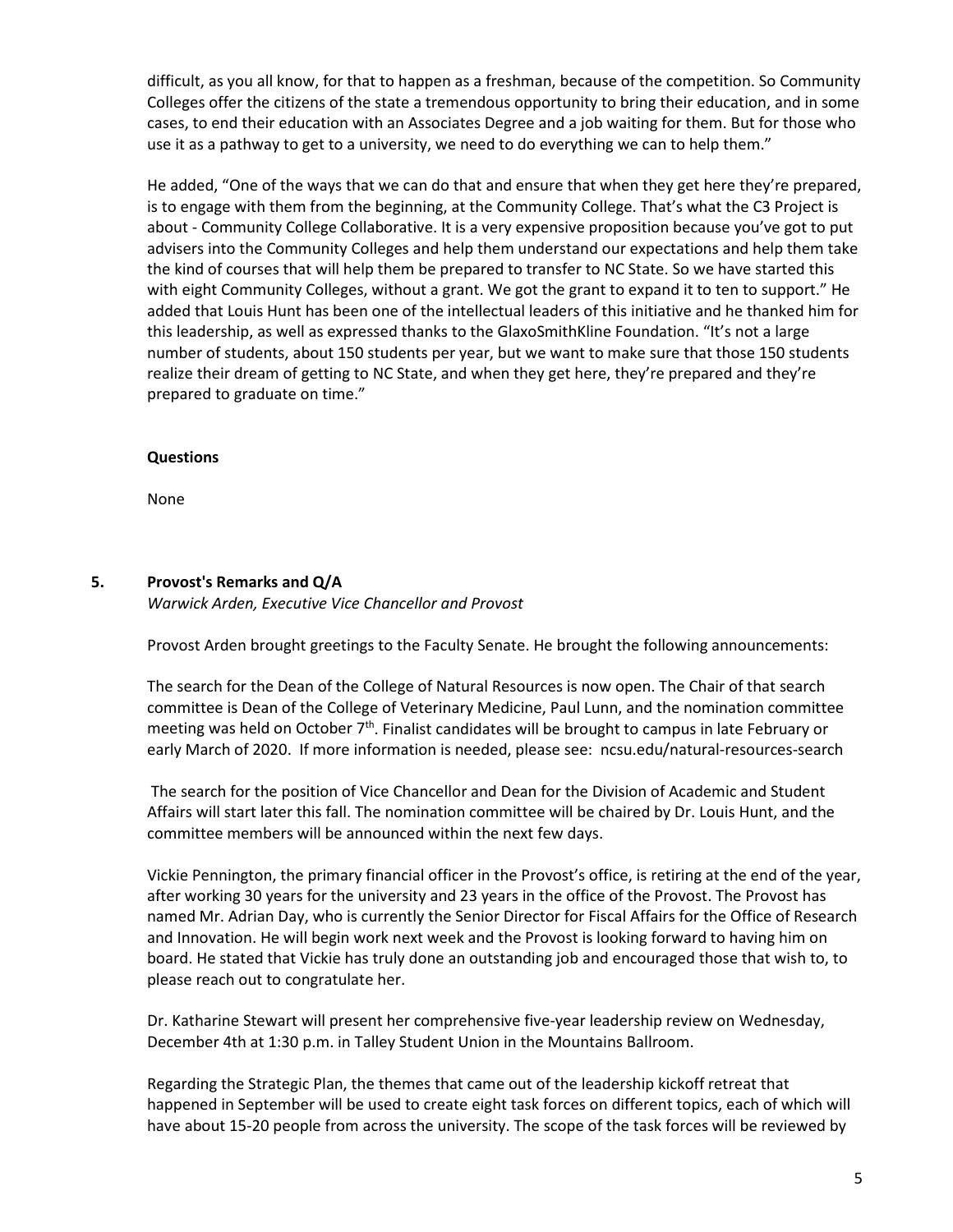the Chancellor's Cabinet in early November. Once the topics have been decided upon, then the Provost and others will begin working on developing rosters for those task forces. The process will be similar to the process that was used back in 2010-2011. Provost Arden encouraged the Senators to make an effort to participate if they are asked to serve in this capacity. He added that this is very important to the university.

A five-year report is due to the SACS COC in February or March of 2020. We are reviewing the materials currently and are in pretty good shape. Dr. Fashaad Crawford in the Provost's office is doing an amazing job. He is excited about where we are headed with this review, which should be very strong. He encouraged the Senators that if contacted by Dr. Crawford, please respond to those requests.

#### **Questions**

None

#### **6. Faculty Senate Discussion – Strategic Plan**

*Moderator: Carolyn Bird, Immediate Past Chair of the Faculty* 

Immediate Past Chair Bird led the Senate in a discussion regarding the Strategic Plan.

We are going into our next strategic planning period, so we thought it would be a good idea to have these conversations to lift our eyes up from our disciplines and this institution specifically, to think about what's happening in higher education overall. I sent you a paper which I hope you had a chance to look at, from a forum where there were some university presidents, probably smaller institutions. They are raising very important issues and concepts.

I sent that to you because it covers a broad number of issues, which we don't have time to talk about all of them today, but I thought it would be good for us to focus on this concept of on-going and continuing touches with the students instead of the one and done model that we currently have.

This idea for restructuring education for lifelong touches with students and the idea that it's not just face to face or online, but both of those. How do we bring an intersection of those two things together? There's also another fact that the students who are in primary school today, by the time they complete their college degree they will go into professions that do not currently exist. So how do we educate people to be lifelong learners and strategic thinkers. That's this idea of educating across disciplines rather than in a silo. Do you have some comments on those thoughts?

Senator: I have a comment and a question. For continuing education for communities, etc., for me it has been confusing how you even start a process like that - through Delta or any IT branch of NC State. I think it's important that we help faculty figure this out about how you begin at NC State to offer communities - whether alumni or not - continuing education. I think it is important that we have a role in that but it's very confusing how to navigate with Delta vs. continuing education vs. other models.

Immediate Past Chair Bird: So that might be an organizational structure issue. (Crosstalk)

Senator: Yes, just a guide for faculty or something like that.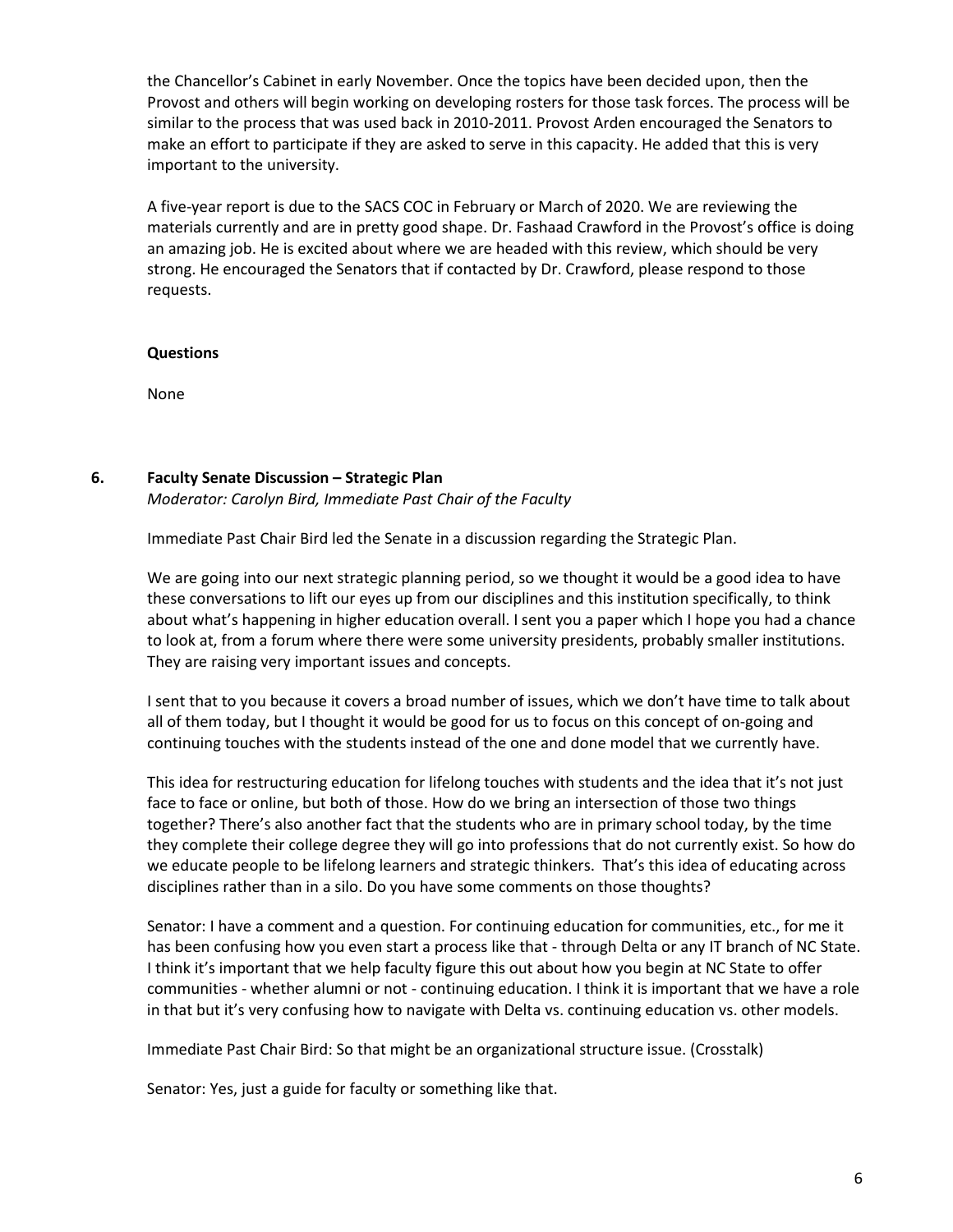Provost Arden: This is actually an issue that got a lot of attention at the leadership retreat, the whole concept of lifelong and continuing education. We have some very traditional structure around that. This is interwoven with this whole discussion about micro-credentialing, including providing certificates and other credentials toward a degree. So going forward, what is clear is that more and more of our graduates are going to be seeking continued education of some description to prepare them for progress throughout their careers. Just today we approved another four graduate certificates in the Chancellor's Cabinet. I think this is going to end up as one of the task force topics. The nuts and bolts, quick answer to your question, is while the Center for Continuing Education deals with the not for credit education, there's a brick wall between not for credit education and for credit education. For credit education, whether it's on campus, distance or blended, originates from the Faculty of the department or from the unit, then works its way up through the regular approval system. The continuing education provided by the McKimmon Center is all not for credit education.

Senator: And also continuing education and all these professional societies where you can get accredited and you can tap into those networks. How you can do that is just hard to navigate.

Senator: Are they going to come back and take courses that they have to pay for while they're paying off student debt? If you had an agreement with students that this is lifelong, so they could come and get their four year degree and spread that lifelong cost over a life. It makes it much more affordable.

Provost Arden: There are many models for financing this and making it more attractive. What we ultimately want to do is attract students who didn't necessarily do their first or second degrees at NC State. There are folks now calling it K-65 or something like that, thinking of this as a continuum. We know our graduates are going to change careers multiple times throughout their lifespan. The days of people graduating and doing the same thing for the next forty years are gone. So credentialing is going to be necessary and one of our responsibilities as an institute of higher education is to offer that as opposed to some for-credit online institution.

Chair Kellner: I think we start off wrong here at NC State on day one, when students come and apply to a program. This already puts them in a narrow track at the very beginning, which they may or may not change during their years here. But certainly I think the opportunity to spend some time in a college environment before they have to declare a major is the way it ought to go. I know who will oppose that and why, but if we're talking about the concerns about people changing often in their careers, their chances of success will go better if they haven't just stepped right into X or Y on the first day.

Senator: As a faculty member, I would love for our Provost to create challenge grants for Faculty so we can create these just-in-time certificate opportunities. I think we get lots of signals from the business and non-profit sectors, even the public sector, about the kind of new or continuing skills that are necessary. Even as a faculty member, and I've been at NC State since 2010, I did the certificate in nonprofit studies at Duke, I did the certificate in reflective teaching at NC State, and they contributed nicely to my portfolio. I think there are other people who are interested in those things. It would be nice to have a challenge grant so that we can develop these ideas.

Senator: If indeed peoples' jobs change frequently, it seems to me that thinking about the general sort of education that they get at the University becomes increasingly important. The goal should be jobs, certainly, but the other is to create a fully-educated person so they have the skills that they can find further opportunities when their job, perhaps, is no longer an opportunity. There are certainly ways to think about that. Some of us in liberal arts think that there's been a tendency over the last decade or so to reduce some of those general education requirements that we favored because we think it prepares people with certain critical skills. I would certainly be in favor of moving back toward a more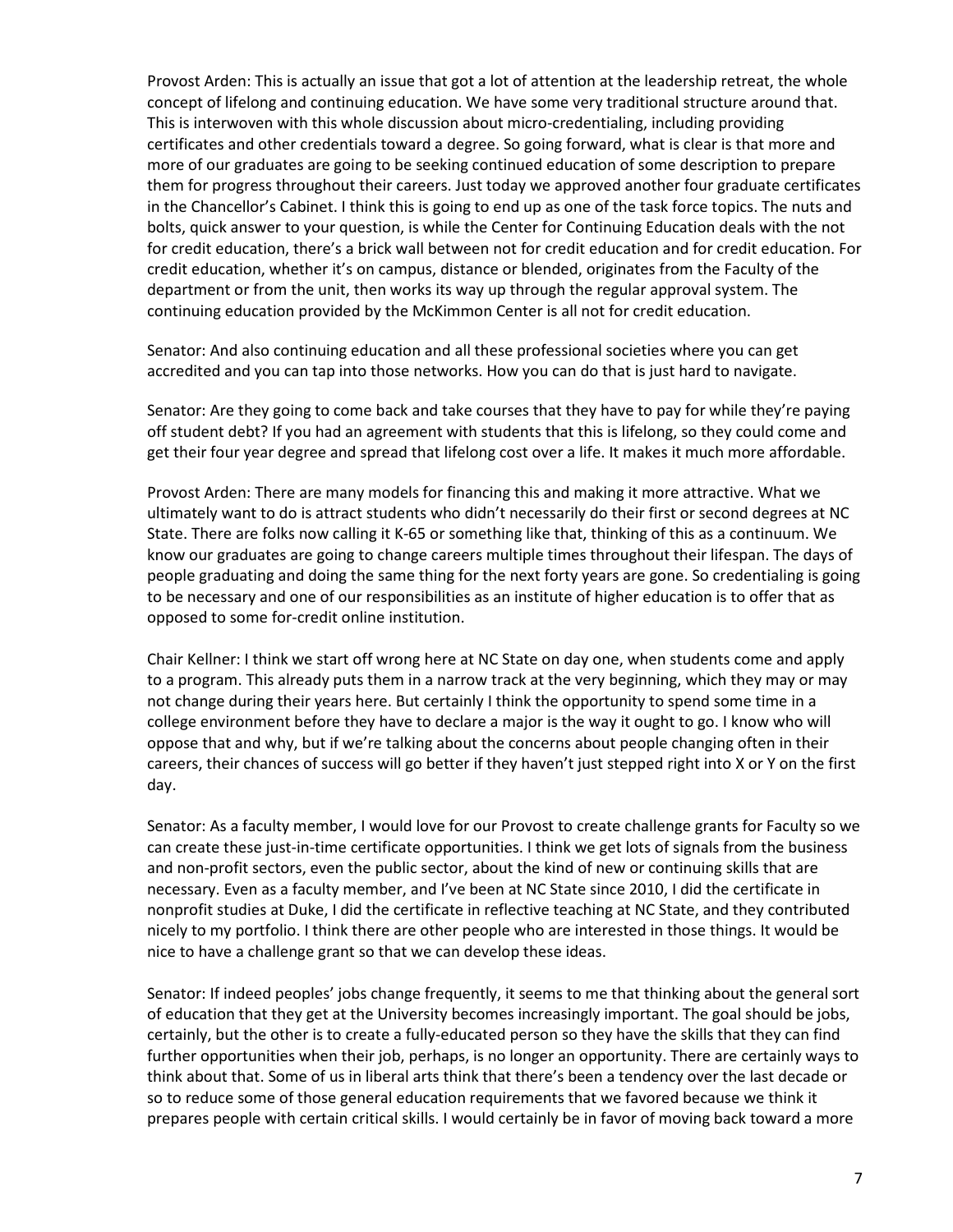general education model that would prepare students generally at the undergraduate level. That's an issue that is related to the kinds of specialization and could certainly go along with the kinds of credentialing ability that the university would want to enhance as well.

Senator: I am in favor of re-examining the general education program and not just looking at the requirements that we currently have. I think there's a lot of things that we see as faculty in those requirements, the way they're structured, that aren't necessarily translated to students. To us, they're obvious because we are immersed in them and have been studying them for years. So how studying humanities or mathematical sciences contributes to you as an educated human? We see that, obviously, but I don't think they do. I wonder if it's time to re-examine the general education program and focus more on competencies - what are those skills? When we want them to study humanities, what are those skills we want them to leave with? That should be the requirement. What is it that we want them to learn about social sciences, natural sciences? Then those should be the competencies. Hopefully when we look at it that way, we can also break it down across disciplinary lines, so it's not a silo.

Senator: In the report you sent around, we were commenting that it wasn't very much from a faculty perspective. I'm thinking that we need retraining since things are changing so much. You can take a scholarly reassignment if you get money to do research, but why are we not allowed to take one to go learn a new field, like robotics or data mining, or whatever?

Immediate Past Chair Bird: I think as things change and evolve, those kinds of things will be necessary. But the faculty perspective wasn't represented because these were precedents.

Senator: We're supposed to do all of these things with no new training and no new time.

Senator: I find the accusation to be nimble vs. what?

Immediate Past Chair Bird: I think one of the things we have to think about is what is unique proposition at NC State for face-to-face training; what is our unique niche for online training, and where can we find an intersection.

This idea about lifelong learning, there is an opportunity to look at knowledge coming both ways; that if we build-in their undergraduate degree an innovation course that after they've been in their profession 3-5 years, they have this innovations course, which is online, that gives them a refresher but also allows our faculty to hear from them what they're doing in the workplace. Because they're going to be working with other professionals in their space that are going through other training, which might be a professional credentialing program. So they're going to be exposed to other ideas and we want the opportunity to bring those ideas back here. There could be a seminar at the end of that where those students present to another class - a residents class here and maybe an on-campus experience at the end of that where those innovation students spend Friday afternoon in a seminar and a social with those students and it helps create relationships between those students and opens pathways for them to employers and gets them to talk about new ideas.

#### **7. Remarks -** *Enrollment Update*

*Louis Hunt, Senior Vice Provost, Enrollment Management and Services* 

Please see the printed presentation here: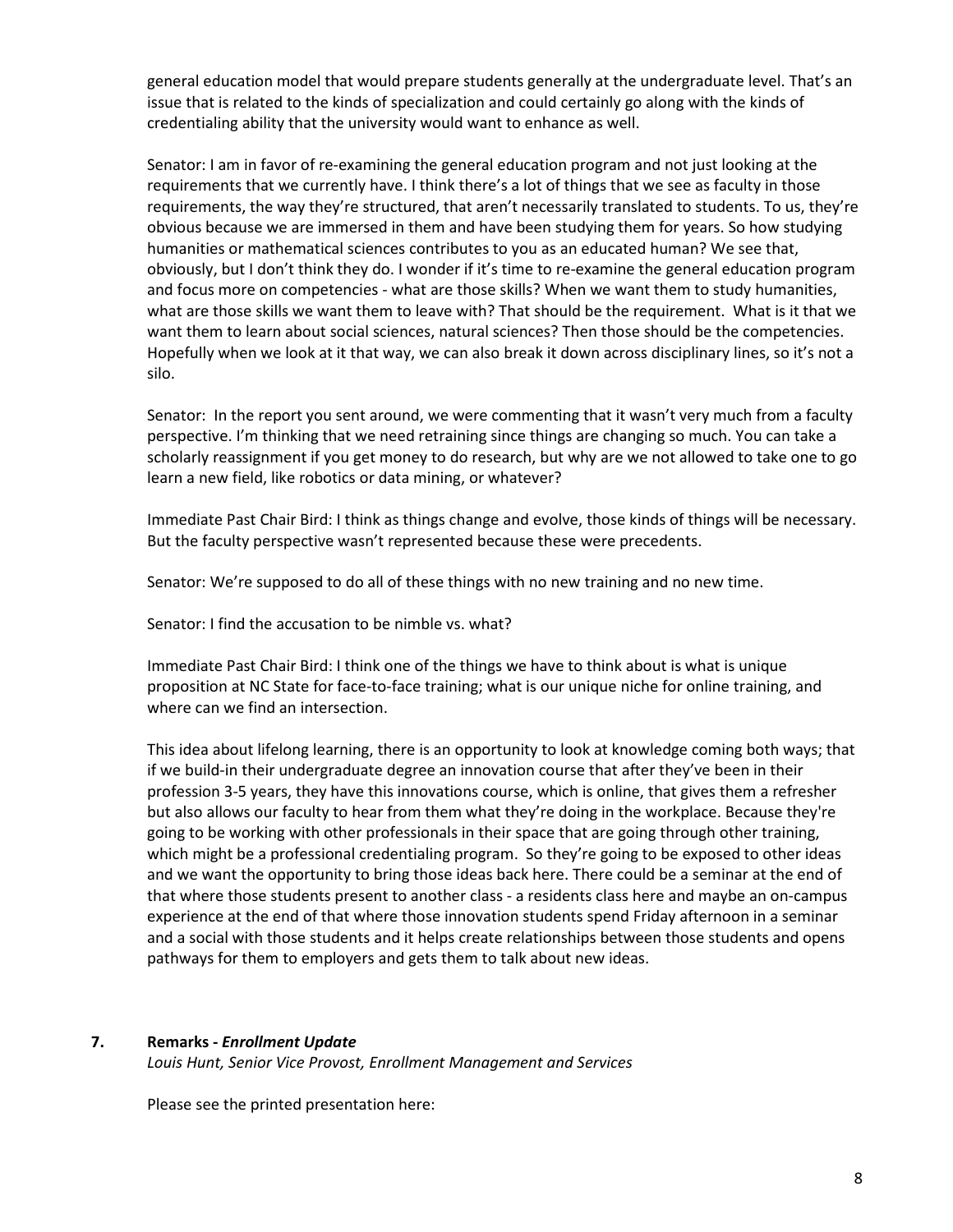## <https://facultysenate.ncsu.edu/files/2019/11/Enrollment-Presentation-110519.pdf>

Dr. Hunt began his presentation with a slide that projects the entire history of enrollment at the University. "The bars are growth rates, the largest being after World War II. The point I want to make about this is that we go through periods of rapid growth, declining growth sometimes, and in recent years, we were in pretty rapid growth. We have a 2025 enrollment plan that shows we started a decade or so building enrollment plans, looking forward about ten years. We have an enrollment plan with actual targets."

He added, "The first slide talks about what are the principles; student success, diversity (ethnic, geographic, disciplines of our majors, etc.) The other thing that we have had issues with over the last few years is volatility of our enrollment. What we've tried to do in the last decade is really take some of that volatility out of it to quiet things down. It's hard to plan how many seats in English do you need next fall if you don't know if we're going to have 4500 or 4800 students. So we have been trying to do that."

He stated, in regard to global engagement, "We have been trying to manage our international enrollments, making sure we have a good cohort of international students and they are representative of the entire globe, not just China or India or Saudi Arabia."

Dr. Hunt continued, "The middle slide - we have unique programs on this campus; we are obviously a big engineering school and we need to serve the state of North Carolina with that, but we are a design school, we have arts, we have natural resources, we have a great humanities program, etc. We have to make sure we've got the diversity across all of those groups of students."

He added, "The next page talks about the 2025 enrollment goals, and that is compared to 2015. We set out a ten year plan, starting in 2015. Seen here are the growth rates we would have seen between what we had been and what we are anticipating for 2025. Overall, it's a 13.8% growth rate. Some of these seem realistic and some of them not as realistic, almost five years into the plan. With freshmen, we are actually above the target we set. We are below with the transfers, and had very aggressive master's and doctoral targets."

Chair Kellner: I do not understand what the percentages under new, total and all of that are. Does that mean that over ten years we are going to have 8% more freshmen and 51% more new doctoral students?

Dr. Hunt responded, yes, and the total is actually the one that has been tripping us up a little bit. As we settle down the freshman class, we settle our numbers deliberately. Then the graduation rates changed rather dramatically.

Senator Lunardi: So does it affect - when you say 30% master's; In electrical engineering, I believe that we already grew more than 30%.

Dr. Hunt responded that we set up a 10-year outlook, because we have to have this on the verizon. We revisit it every year, so what we have seen is yes, we've had rapid growth, especially in electrical and computer engineering at the master's level. There are a lot of factors here. We come back and reassess it through DGP's, through the Associate Deans and Deans, etc.

Senator Lunardi: How does it work when it started … (inaudible)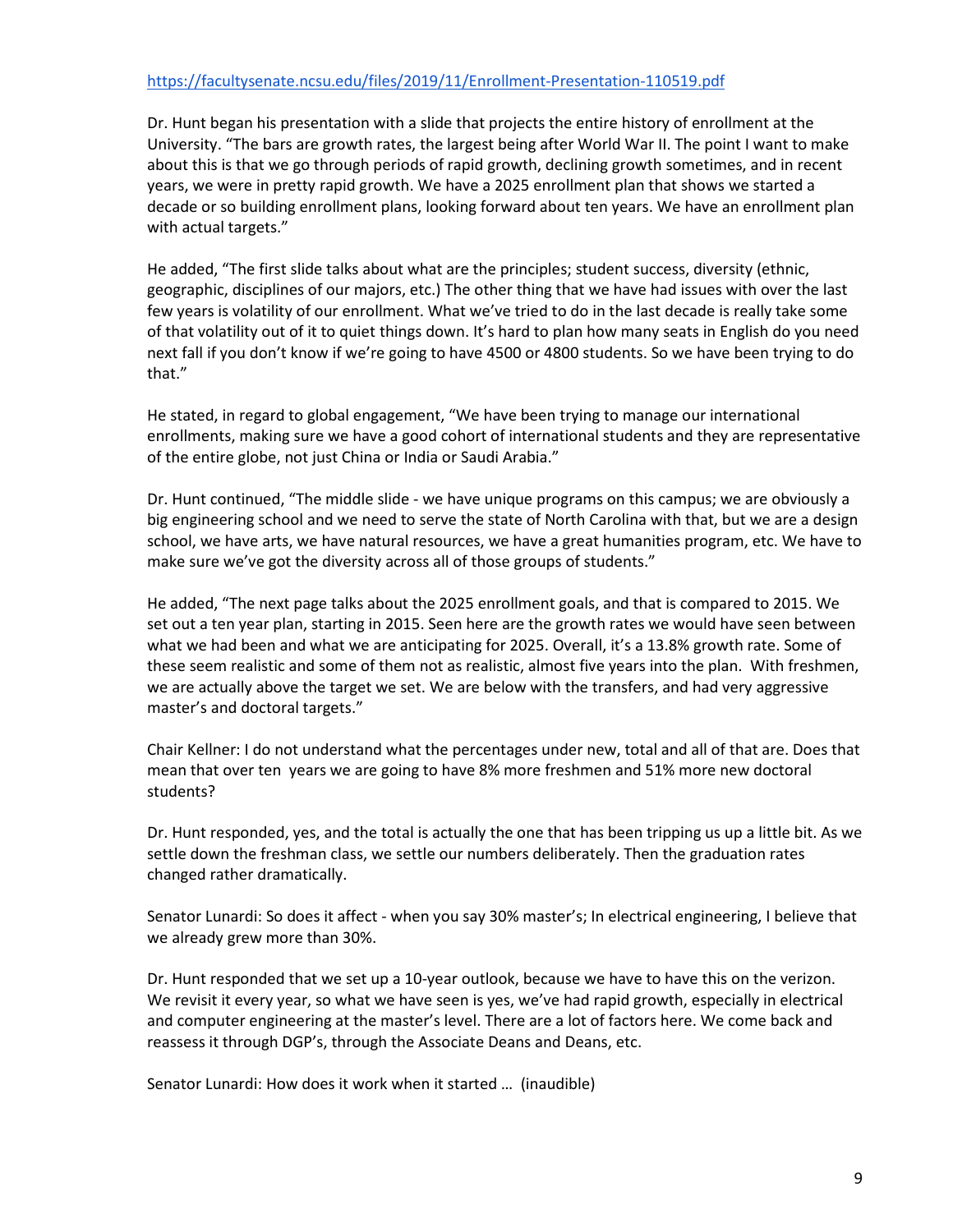Dr. Hunt responded that this is more challenging and thinks it will change, because the funding model for enrollment will change. "We will be funded in arrears as opposed to projections. Historically, we've had to have projections and we got funded on those whether we made the enrollments or not. Now it will be a different model."

Senator Lunardi: Following on that, the master's are not really an issue.

Dr. Hunt added that another interesting component is this is not done in isolation; this is done along with all of our university budgeting, but also facilities and so forth. "So we would look and say we can't possibly support that many engineering research doctoral students with the resources we have. I'm not saying that's the case, I'm just saying if we do that type of analysis, whether it's accurate or not."

Dr. Hunt continued his presentation, pointing out that the data shows that this fall, the university is at 36,300 students. "To get to the 2025 goal, that's a 6% role and at the undergraduate level, that's about a 3.2% growth rate. So we have to come back and reassess these things and find out what we need; do we still maintain our position in the marketplace, do we have the tuition and enrollment dollars we need, but that gives you some sense of where we are."

Chair Kellner: There are two major public universities within the state, NC State and UNC Chapel Hill. So if you take their enrollments together, where does that stand in proportion to the population of the state, as opposed to, let's say, Minnesota. Do we have a larger or a smaller number of students at our research universities, proportioned to the size of the state?

Dr. Hunt responded that he is not sure. "We have a unique system, with 16 universities and 17 institutions, and very different ones. North Carolinians do have a propensity to stay in North Carolina. We are still the largest and attract the most applications. The two of us combined make up the lion's share of all the enrollments. I don't really know compared to other states."

Chair Kellner: Do you see another institution on our heels, for the size?

Dr. Hunt responded, no. "Several Chancellors ago, it was a goal to be the largest institution. That, I don't think, is anywhere on our radar now. It's just to do our thing."

Chair Kellner: Although we are.

Dr. Hunt responded, we are. "The early signals from our applications, the freshmen deadline for early action was the other day, and our numbers were up pretty strongly and dramatically within the state. So our brand is good."

Dr. Hunt continued, pointing out the trend line in undergraduate enrollment. "You can see there that we shrunk for a little while. We had dropped the freshmen class in 2007-2008. We had our largest class of about 4,800 and then we dropped that deliberately down to 4,250 and tried to keep it there. We were fairly successful with that, but it was much more difficult than I thought it would be. Our total undergraduate started to drop at that time. Since then we've brought in a few more cohorts, larger cohorts and we've tried some other things."

Senator Havner: I think you explained it. It was partly deliberate (inaudible) that led to a reduction in undergraduate enrollment, but it has increased since 2016. Looking at it, you wonder why.

Dr. Hunt: It was deliberate but one thing the Provost reiterates consistently is that we need to be very careful not to outpace the growth here, etc. So I think we are doing alright.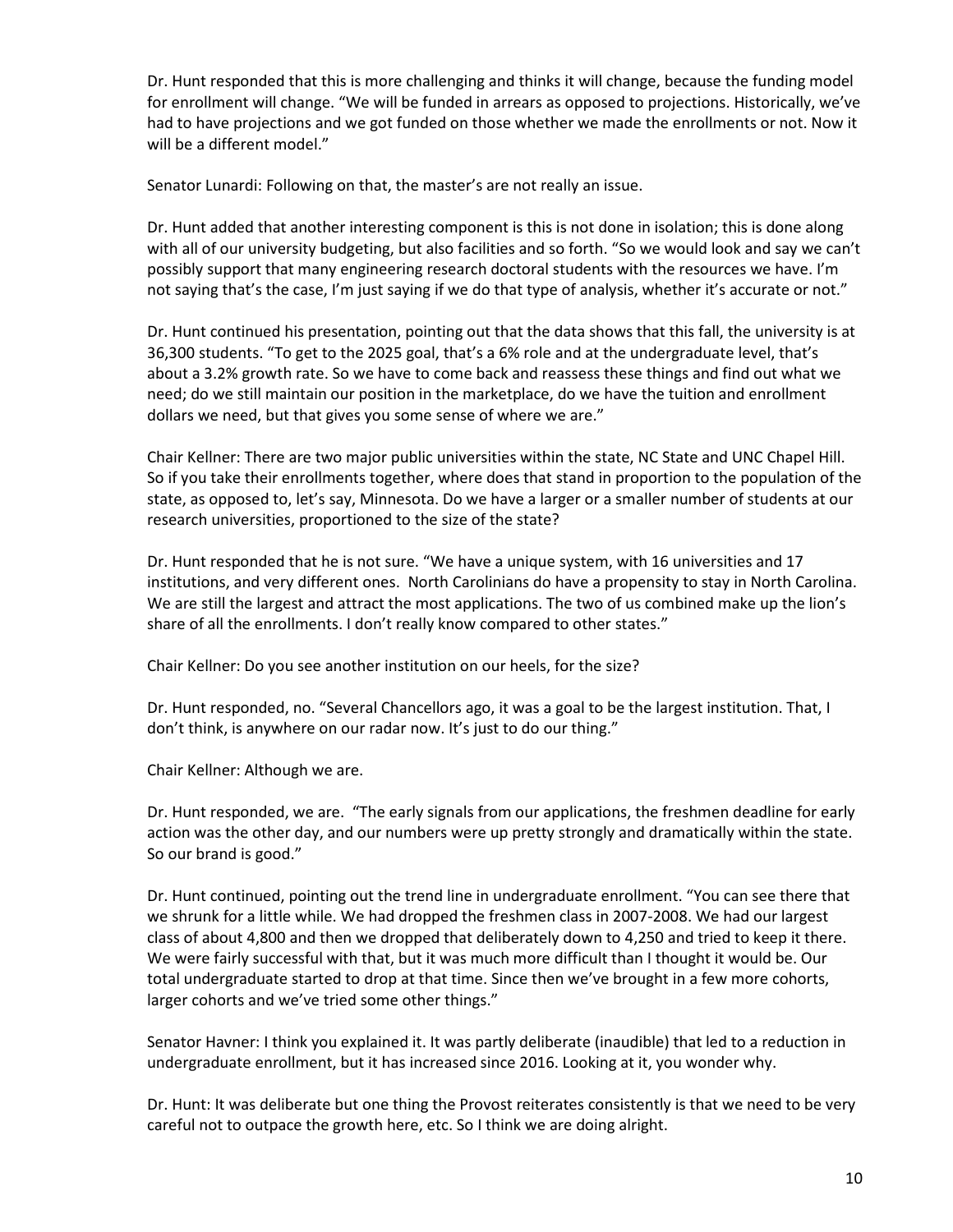Dr. Hunt continued, "Moving forward, I show some recent data on the master's and doctoral students. We are not as far towards our 2025 goals, at the graduate level, as we are at the undergraduate level. One thing, in all fairness, those were assertive kind of goals, and whether we stick with them is to be determined. We have made good progress, and in certain places we have made outstanding progress."

Dr. Hunt pointed out a trend line and good upticks in the number of students applying to NC State. "The big uptick is when we went to the Common Ap - that was big because we got a lot more applications. Since then, we've had good growth and the brand is really strong. People are valuing our education and institution." He added that lots of applications is an important piece for us; that's how a class is built. "We have a lot of people wanting to come, so we have a lot of people to choose from."

He continued, "Our applicant pool is very strong. We get more applicants, and we admit more people. For some students, we are their first choice and we will give them the nod before the lights go out. There are other students where we are a safety school and they're not coming to NC State. There are other students, maybe from California, who have never been here and they just sort of like something." He added that we admit more students as the apps go up and the app pool gets better. "You can see that the line, which is our admit rate, has been going down. So now we are well below 50%, which is actually a pretty selective place to be in higher education."

Dr. Hunt then pointed out the profile information on the freshman class. "This is an exceptionally strong class. It has been for a few years. We are seeing that in the performance of the students. They really are the cream of the crop; mostly in the top 10% of their high schools, they've taken a very rigorous curriculum. They're a serious group of students."

Chair Kellner: What percentage of the entering freshman class is not the standard, but various kinds of special admits?

Dr. Hunt responded that they are all special. "We have a policy and a process that we call 'special consideration.' That is next to nothing; like 20 students a year. Then usually when you're looking at admissions, and we have to do it by college because the demand for our colleges is very different and what the colleges are looking for is very different. This has been an interesting debate, given the USC stuff and people buying their way into these prestigious schools. One thing that is forefront in my mind is there is no way to judge the merit of these students. They're all very similar. There is a selfselection process on the front so they're all well-prepared students with good academics, and it is very difficult to choose between them. We try to take in to context the resources that the student had access to, the school they went to and what kinds of resources it had, etc."

Dr. Hunt stated, "Our average SAT score is in the 1335 range, but we are going to see a kid who's got a 980 and we're going to say 'we have to take that kid; they're in the top 5% of their class, they've made straight A's, they've taken the test a couple of times and apparently they don't test well.' So we are going to take that kid." He added that the actual students that have to go through committee is quite small. "The number that we report to General Administration as exceptions is miniscule, like one to three per year."

Dr. Hunt also added that the university is now over 50% female for the first time, which is a great thing for NC State. "Really, the strides have been made in engineering and all credit to the folks in engineering for that. To have our freshman class now at 30% female is unique and is moving in the right direction. What's really so great about it is they graduate at such a higher rate than the males." He added that the university is also putting a big push on the first generation students and rural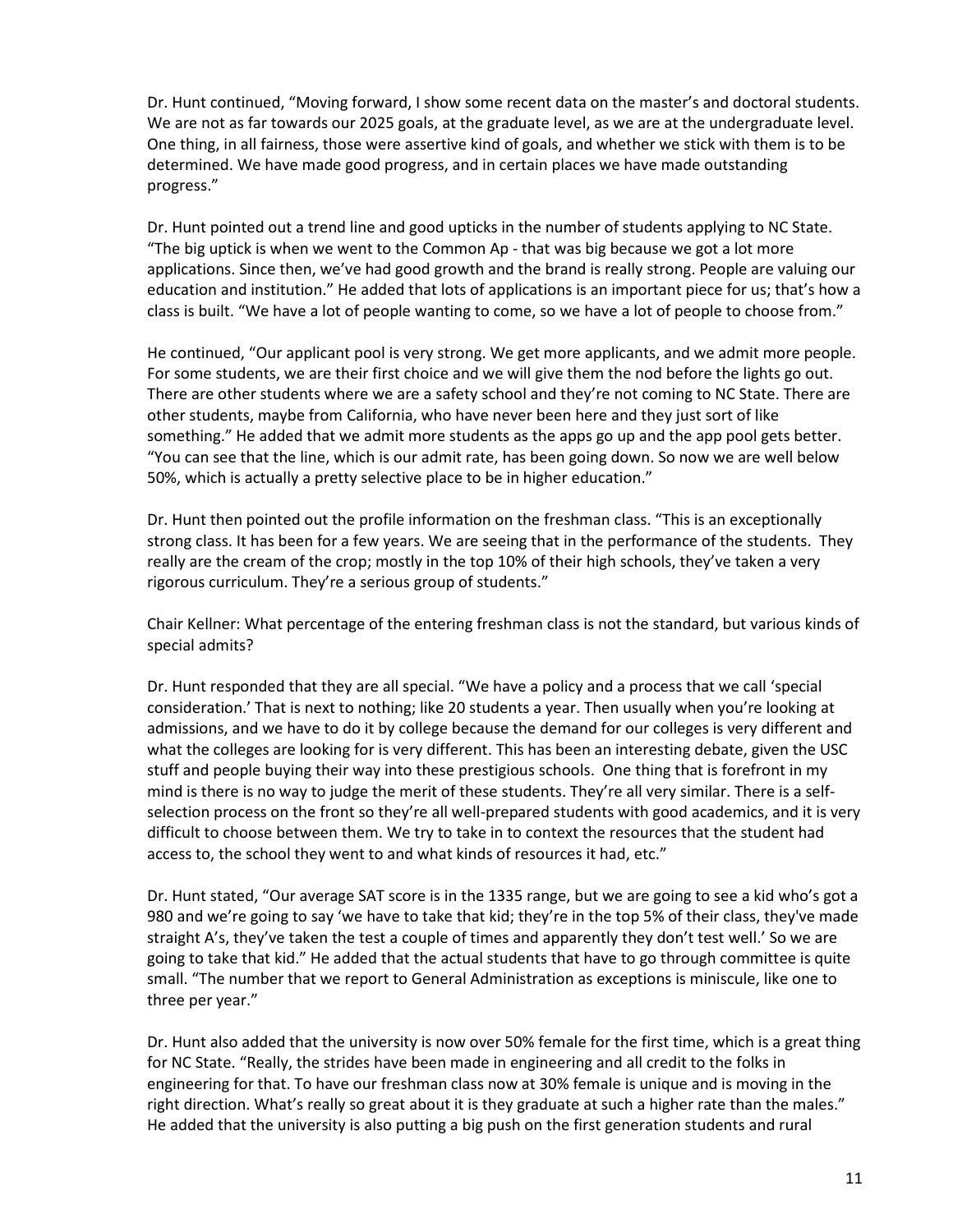students. "We have some targets with the system office to increase, and we have very specific numbers on their website, but to increase the number of students that we enroll and graduate from tier 1 and tier 2 counties. Also students who are Pell-eligible. We are really trying to make sure that we make a push there because when we are successful there, it is quite rewarding."

Senator Berry-James: I have a question about the demographic trend for the freshman class. Is that for 2019 - those numbers?

#### Dr. Hunt: Yes.

Senator Berry-James: I looked up the 2019 demographic profile for the state of NC and I noticed that in the state of NC there's about 22% African American people in our state who pay taxes and support NC State. And I wonder if you can shed a little light on the African American profile of freshmen. I noticed here it says it's about 7% for the freshman class. So I just wanted to talk a little about the optics of that. When you see this disparity that exists, sometimes it calls into question racial selectivity in admissions when you look at the optics and they're so far off. Can you talk about that?

Dr. Hunt responded, "I mentioned diversity up front. It really is very important to us, and it's something that we are working on. We are at the end of a K-12 pipeline, and the equity of that system is not. We have a lot of differences in our community. So we look at the differences of the performance of, you're saying African Americans so that's a good one to talk about, how many African Americans in North Carolina that just graduated had over a 980 SAT? It's probably like 11%. So there are some real challenges there and we are trying to deal with it. The other piece is how people are identifying themselves. I forget if it was 2009 or where, but we had to change how we request race and ethnic information. So we have seen rapid growth in Hispanic, and some of that may be at the expense of African American growth. If you tagged Hispanic, you are Hispanic even if you say 'I am white and African American.' So that may have been different than in the past."

Senator Berry-James: In North Carolina, the Hispanic number is 9% and in terms of enrollment, that's 8%.

Dr. Hunt responded that it would be interesting to see. "The Federal court said Harvard was fine in what they were doing; Chapel Hill is next in line to make it to the Supreme Court. We can use race in our admissions decisions, but in a very limited way. We have to make a case for why we do that, and we do it. So we have just started a new periodic review. Our last one was done in 2014 I think, and we were directed by the Department of Education to do it because we had a complaint that we were using race too heavily. We use what we call a holistic review and that can have a plus factor for something. You can have a plus factor for first generation, military, low SES, rural, African American. And we do that. So if we weren't doing that, these numbers would be different. You can't use any kind of quota or number that's specific, based on race. We can't say we're trying to match North Carolina's ethnic profile - you just can't go there. But what we do is we are trying to increase that number and we are trying pretty deliberately; one, in the way we read applications."

He continued, "We got a little bit of heat last year for piloting a program with College Board, called Environmental Context. We had signed up to do that to try to address some diversity issues that you're bringing up. Could we read an application better if we understood the student better? I thought well this is a no-brainer, of course we're going to do that. After it comes out it's like 'who told you you could do that?' Not from our leadership, but from around the state. We are continuing to do that. We are trying to read and get more diversity in here. It's a very competitive environment. We looked at every student that we offer admissions to and we look at where do they go. I know where every African American that I offered admissions to ended up going. I know what their scores were and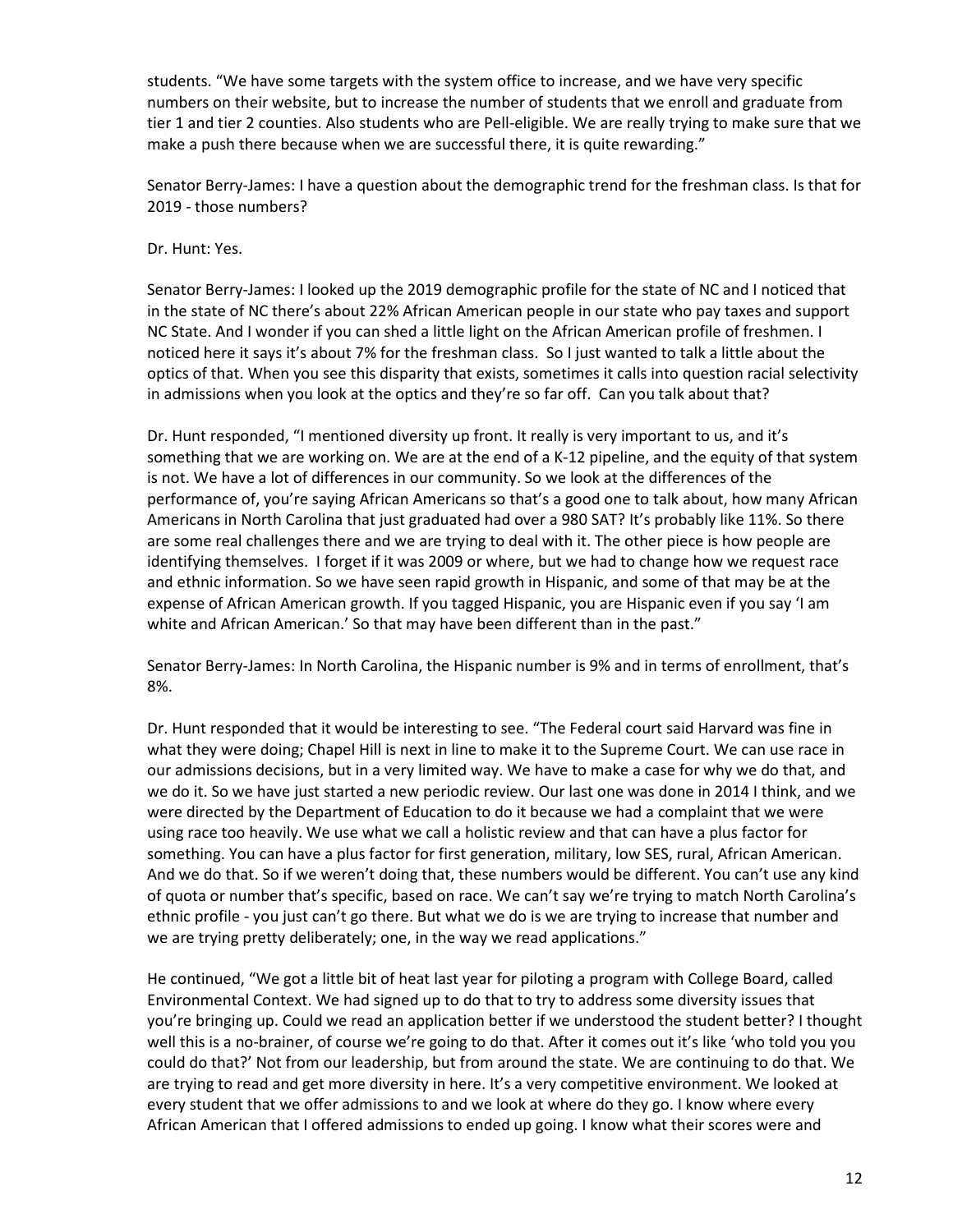everything else. There were 2,000 students we admitted last year, not African American, but 2,000 students we admitted last year that went to Chapel Hill. I also know that they got a 50% greater financial aid package, institutional aid. Theirs is 50% greater than ours and they meet 100% of need, etc. So there are a lot of factors here. We cannot try to map directly to the population, but we are trying to do a lot of stuff."

Dr. Hunt continued, "We've got a bunch of programs we run. In the summer we have an emerging scholars academy where we bring in 100 African American students and we have them engage with faculty and those types of things. We do something similar with Hispanics and Latinos and Native Americans. We are working on it, but it's got a long way to go."

Senator Williams: To the extent to which we have some excellent HBCU's in the state, like NC A&T, and NC Central. Other states don't have that. Do you have any sense of how many students go there instead of come here?

Dr. Hunt responded yes. "We lose a lot of engineering students to Chapel Hill, even though they don't have engineering. I know how many go to A&T. "

Senator Lunardi: They don't have electrical engineering.

Dr. Hunt: Yes, I know. The kids will apply here in electrical engineering and they'll go there in pre-med. I don't know what they're thinking. I know exactly how many go to A&T and Central. That number has gone up a little but it's not very large compared to some other competitors.

Senator Lunardi: I have taught here for the past 30 years. The problem is really the financial aid. (inaudible) We used to graduate as many (inaudible) in the College of Engineering. We don't have that anymore.

Senator Monek: Is this demographic distribution represented here as enrollment, is this consistent throughout the funnel or does it diverge?

Dr. Hunt responded no, not at all. "To that point, I'm for nothing if not transparency, so we get a ton of applications from African Americans. Our admit rate for African Americans is way lower than the average admit rate and way lower than the admit rate for Caucasians or Asians. But it's because of what their academic profile is. Then the yield rate is actually pretty similar, a couple points lower. If you take a student that's got a 1400 SAT, African American, they're probably going to Harvard. It is a very competitive place for the students we are trying to yield. We are trying to do a lot; we are trying to re-calibrate everything and we're trying to do more, and I think we are making progress."

Senator Berry-James: When you compare your freshman demographic trends with the population in North Carolina, every population compares quite nicely except for African American.

Dr. Hunt responded, "It's a big challenge."

Senator Berry-James: That analysis is something that needs to be focused, in terms of the way in which you think about what works or doesn't work. It's 7% versus 21%, but every other racial ethnic group compares quite nicely with the North Carolina population.

Dr. Hunt responded that he agrees. "One of the things we are trying to do is how do we tell better stories? How do we get kids to campus and make sure that they feel they would fit in on this campus? How can we keep students on track? We hear that maybe in 4th through 8th grade where they really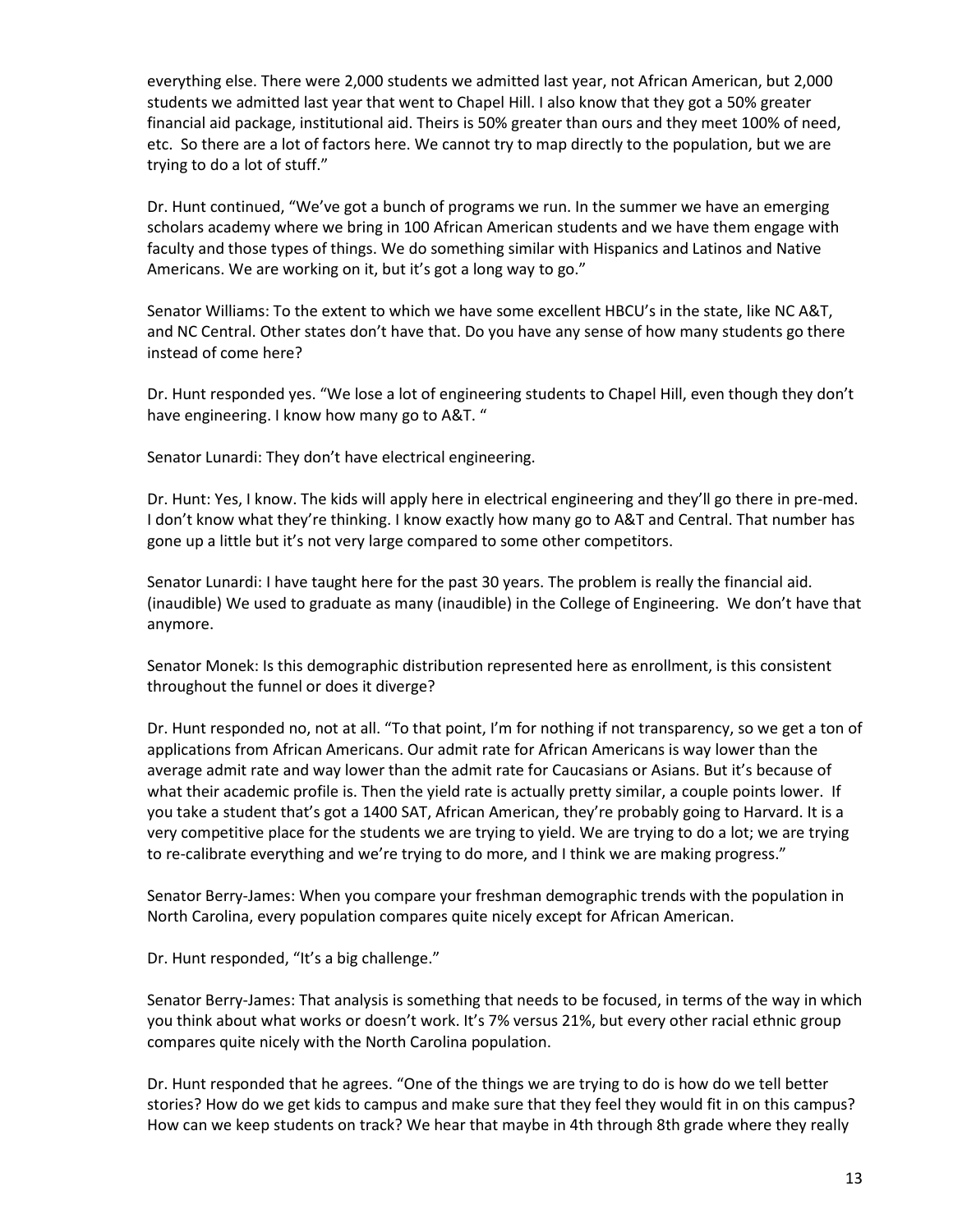get off track. This is something we'd like to do more of. My unit cannot do that by itself; it's not big enough. We need to work collaboratively to do some of that. We are doing the new periodic review to justify using race in admissions, so I would welcome your input and discussion so we could really dive into the numbers a little harder and look at them, which would be useful."

Senator Fitzpatrick: I see that your hands are tied. You can't use race as in the application and you cannot weight it. That came from court cases 10 years ago when you could no longer use race. What we need to do better is market and compete for those individuals. I know you are in a tough situation with that.

Dr. Hunt agreed. "Honestly, we can't throw up our hands and say there's nothing we can do. So we are trying, and we are going to keep trying new things.

Senator Liu: Talking about Financial Aid, is there (inaudible) about tuition?

Dr. Hunt responded that we control tuition quite a bit. "Living expenses keep going up, there's some policies in place now that once you enroll and you stay enrolled, your tuition doesn't go up for four years. So those things help. The average family in North Carolina, the median income is only \$55,000 for a household. So you talk about paying \$25,000 for college per year and that's difficult with that kind of household income. But I think with the campaign, we will make some progress and we will see more effort to raise scholarship money."

He continued the presentation by highlighting transfers. He stated that he has become impassioned about the transfer process. "It's a challenging process. We have kids all over the state going to 58 Community Colleges with different resources and everything else. By the same token, some of the students we are pulling through there, if we get them here and they're successful, we have really changed a life, we've changed a family's prospects for the future." He added that one of the things he learned a lot from was after the university expanded the Goodnight Scholars Program to include transfers. He added that if we can get the students on campus and taking advantage of the resources we have as early as possible, we can do a lot with them.

Senator Carver: I remember years ago you were talking to one of the committees about how you couldn't predict how a student was going to transition in and how they were going to do. It seems to me that these transfer students are showing that they can and they want to do well. So that might be something to look at as well.

Dr. Hunt responded that he thinks so. "We are working with SAS Institute. They have done a lot of analytics for us and we are trying to incorporate those. I've worked with Jane on a number of related things. CALS has done a lot of important things, Engineering has done a lot with the Associate of Engineering to figure out how do we map these two year programs to the four year program, and very successfully. These students may not have gotten all they needed in high school to be successful to be a freshman here, but it's amazing to see some of the students coming into engineering who had to start in the equivalent of Math 107, which is two courses prior to the first math course in the engineering curriculum. They're getting here and they're being quite successful. This is an interesting opportunity for us to figure out how to do better."

Senator Havner: I was just seeing 11 of my undergraduate advisees and the curriculum requires three calculus courses plus, in Civil Engineering, differential equations plus statistics. A lot of the students that I've been seeing have transferred in the first and the second. And you can ask them how they're doing with the calculus course here. I would say that over the years, they generally give a pretty positive response. But often they will say that it is harder than what they had transferred from their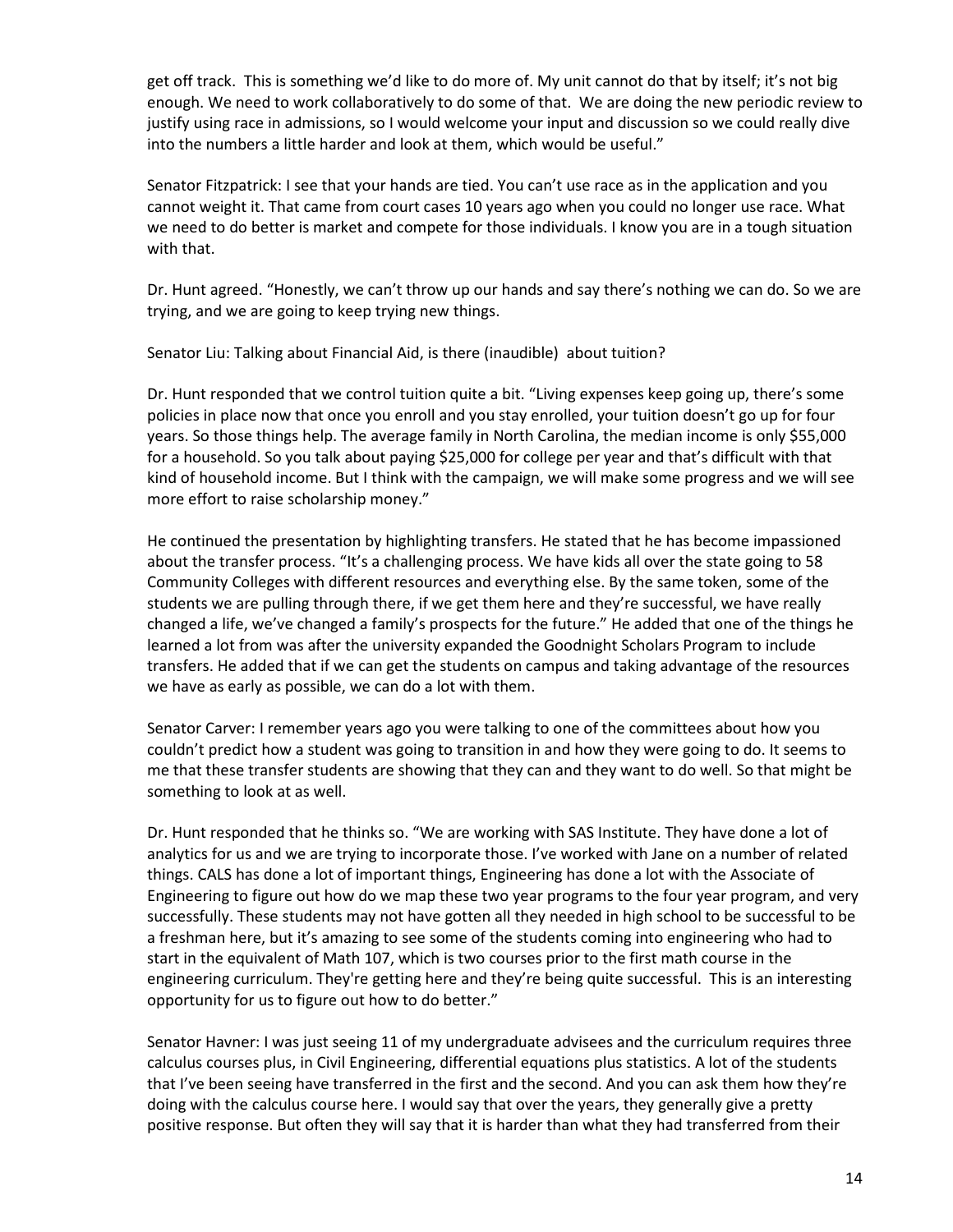Community College. So what you said earlier about making sure our administrators are talking with the community colleges and making sure that the standards are as they must be, particularly in math.

Dr. Hunt responded that he thinks there are a lot of possible remedies to help improve things. "You think of (unintelligible) Academy or something; if we could assess the students' readiness in the summer before they come and they need to bootstrap a little bit around their calculus or something, you could do that." He added that there are things that can be done. "We have talked to a lot of the Community College presidents at these partner schools, and we are really understanding the challenges a lot better."

Senator Lubischer: I think there's a lot that we could do in the programs, in terms of helping students. What are the things, either concepts or competencies, that students really need to know? If our curricula could build in more of a pre-test for courses to identify and help students identify the concepts and competencies they need to brush up on before they get going on this course, I think we'd do a much better job. Students may or may not come in with the same preparation. So if we could shift our focus from course pre-requisite to what are really the concepts and competencies students need to know and give them a self-testing tool so they could really see if they've got it, we could really help all of our students.

Dr. Hunt added that the final slide, the graduation slide, will show that there have been great strides here. "We are bringing in good students, they're succeeding, and they're staying on track." He added that you can see that four year graduation rate has increased dramatically. "That's really important because they are putting less money into their education. Nobody wants to pay for a fifth or sixth year of college. It also leverages our financial aid in a big way."

He concluded by saying, "I think things are going quite well, except this diversity is a big issue that is one of the things we are worrying about the most."

Senator Vincent: I am pleased to hear about all the efforts to try to figure out exactly how to approach certain groups of students and have them succeed. Is there anything about graduation rates that troubles you? Is there any demographic information about certain groups that are having trouble getting through, that certain red flags are going up?

Dr. Hunt responded not really, in terms of the traditional groups that you would think about. "We measure the gaps between under-represented minorities and majority. We are in a pilot with the APLU to close gaps. Those gaps have all narrowed dramatically. I think where we are running into problems are mental and psychological issues that students are dealing with, and financial issues. I think there are a lot of things like that that are really affecting our students. "

Senator Feducia: These numbers, the graduation rates that you are referring to, those are fall and freshmen. Is there a rate on the transfer students from spring connect? What do those numbers look like?

Dr. Hunt responded that there is. "Spring connect hasn't really had time yet. But a slide I sometimes put together is the groups we pulled in; most of themPPR are North Carolinians and they mostly all go to a Community College for fall semester and transfer in a bunch of courses. At the end of May, the early cohorts have had about a 2.9 overall GPA and they've got about 30 hours of credit. So they're doing pretty well, and they're on track towards graduation. The transfers are a little trickier to look at. We need to develop a better way of looking at that. One way we can look at it is if they come with an Associates Degree from a North Carolina Community College. That's about 60% of our transfers. The other large population are other Universities. It's a very different type of student throughout."